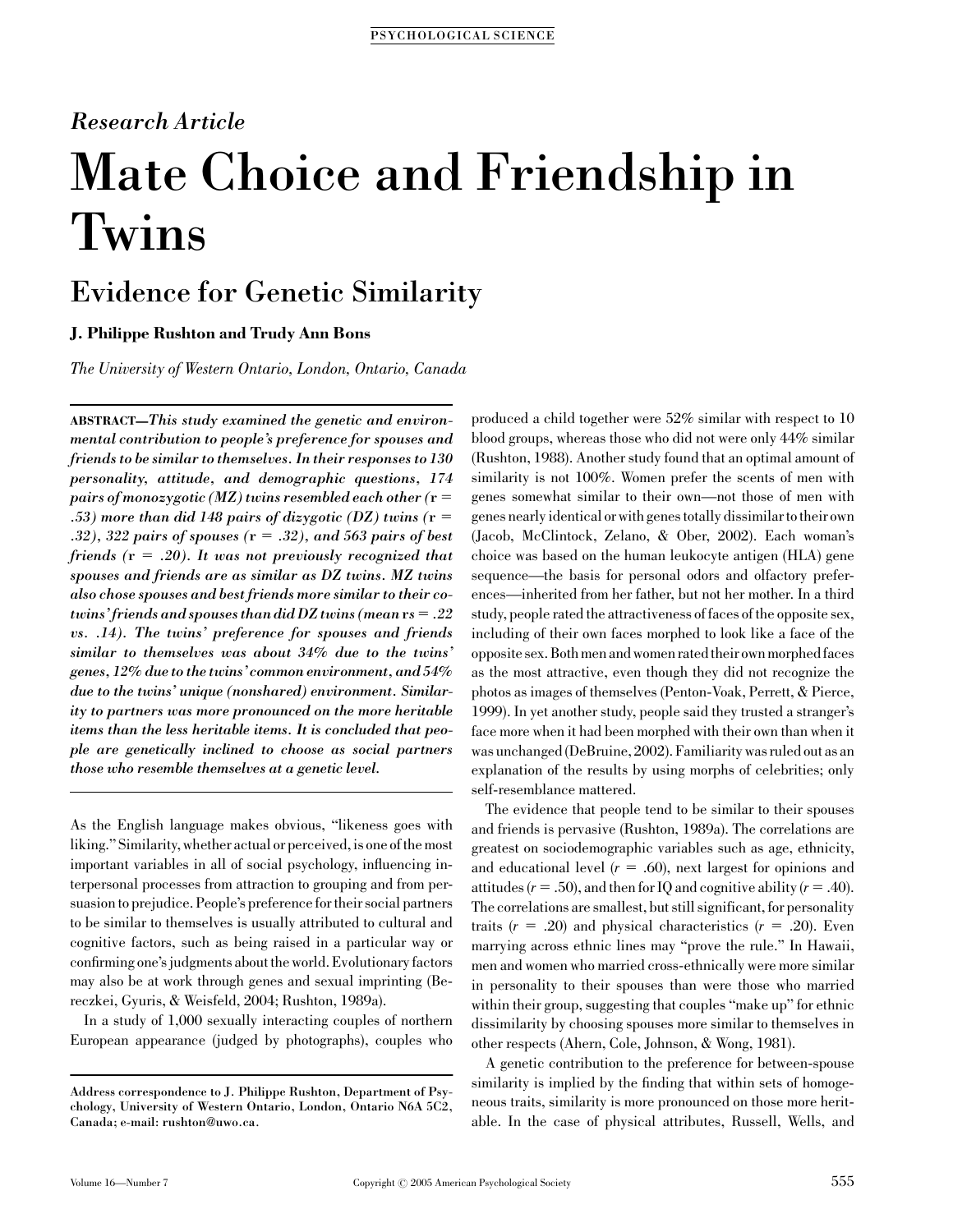Rushton (1985) found spousal similarity was greater on more heritable features such as middle-finger length (80% heritable) than on less heritable ones such as upper-arm circumference (50% heritable). For personality and leisure-time pursuits, Rushton and Russell (1985) found spousal similarity greater for more heritable items such as enjoying reading (41% heritable) than for less heritable items such as having many different hobbies (20% heritable). In cognitive ability, Rushton and Nicholson (1988) found spousal resemblance was most marked on the more heritable of 15 subtests from the battery of tests used in the Hawaii Family Study of Cognition and 11 subtests from the Wechsler Adult Intelligence Scale. Spouses who are similar on the most heritable traits report greater marital satisfaction than spouses who are similar on less heritable traits (Russell & Wells, 1991).

In a study of friends and acquaintances, Rushton (1989b) compared long-term (nonhomosexual) male friends of European ancestry with respect to the same 10 blood groups used in the study of sexual partners (Rushton, 1988). Friends were significantly more similar (54%) than random pairs drawn from the same sample (48%). They were also more similar on a wide range of physical, personality, and social attitude measures, and similarity was more pronounced on the more heritable attitudes, such as agreement with the death penalty (51% heritable), than on the less heritable attitudes, such as agreement with Bible truth (25% heritable). Tesser (1993) extended these results to liking in acquaintances by manipulating people's beliefs about how similar they were to other people on attitudes preselected as being either high or low in heritability. He found that people liked others more when they were similar on more heritable attitudes than when they were similar on less heritable attitudes.

Twin and adoption studies also suggest the preference for similarity is heritable. Rowe and Osgood (1984) analyzed data from 530 adolescent monozygotic (MZ) twins (who share 100% of their genes) and dizygotic (DZ) twins (who share 50% of their genes) and found antisocial behavior was about 50% heritable. Moreover, the correlation of .56 between an individual's degree of delinquency and that of his friends was mediated genetically, with adolescents disposed to delinquency being genetically inclined to seek out as friends other adolescents who were similarly inclined. In a study of 396 siblings from both adoptive and nonadoptive homes, Daniels and Plomin (1985) found that whereas the friends of biological siblings resembled each other, those of adoptive siblings did not.

Not all twin studies have concluded that resemblance is due to genetic preferences. Lykken and Tellegen (1993) reported a study of 901 pairs of married twins and 1,052 of their spouses. A number of their findings favored a genetic preference for similarity: (a) Spouse pairs resembled each other on 88 out of 88 variables (personality, social attitudes, religiosity, and leisuretime interests), (b) these variables were moderately to substantially heritable, (c) the spouses of MZ twins rated their spouse's friends as more similar to themselves than did the spouses of DZ twins (44% vs. 30%), and (d) the spouses of MZ twins liked their

spouse's co-twin more than did the spouses of DZ twins (39% vs. 25%). However, Lykken and Tellegen were more impressed that (a) difference scores between the spouses of MZ twins were no smaller than those between the spouses of DZ twins and hardly larger than those for random pairs (the correlation equivalents were .14 vs. .11 vs. 0.00, respectively) and (b) MZ twins did not like their co-twin's spouse more than did DZ twins (39% vs. 37%).

The present study of twins, spouses, and friends used modelfitting procedures to examine genetic and environmental hypotheses about the basis for social assortment. Model fitting gives more accurate estimates of genetic and environmental influence than do difference scores or correlations because model fitting takes more of the variance into account (Plomin, DeFries, McClearn, & McGuffin, 2001). Our raw data were the variances and covariances between and within twin pairs. The betweenpairs mean squares reflect both pair resemblances and pair differences, and the within-pairs mean squares reflect pair differences. We tested several non-mutually exclusive hypotheses about why partners resemble each other.

#### **METHOD**

Questionnaires assessing demographic, attitudinal, and personality information were mailed to approximately 1,400 twin pairs from the adult twin register at the University of London Institute of Psychiatry. Each twin received three questionnaires, one for him- or herself, one for the twin's spouse, and one for the twin's same-sex best friend. These were marked "Twin," "Same-Sex Friend (Non-Relative)," and "Spouse." About 480 twins responded. One year later, a follow-up questionnaire was mailed to those twins who had not responded but whose co-twin had, increasing the sample size nearly 25%. Each respondent was instructed to complete the questionnaire independently. Twins were to return a best friend's and a spouse's questionnaire along with their own in a prestamped, addressed envelope.

Each twin's questionnaire contained 236 items; the questionnaires for the friends and spouses contained 152 items. For the present study, we analyzed responses to the 130 items common to twins, friends, and spouses. These items assessed physical characteristics (height and weight; 2 items); demographic background, such as educational level (3 items); social attitudes, such as political affiliation (3 items); and 122 items from the Personality Research Form (PRF; Jackson, 1974) and the Eysenck Personality Questionnaire (EPQ; Eysenck & Eysenck, 1975) measuring the scales of Autonomy and Cognitive Structure (from the PRF) and Extraversion, Neuroticism, Psychoticism, and Lie (from the EPQ).

The present study is based on the returns from 322 twin pairs: 174 MZ pairs (131 sister pairs, with 232 best friends and 145 spouses; 43 brother pairs, with 71 best friends and 44 spouses) and 148 DZ pairs (82 sister pairs, with 149 best friends and 87 spouses; 28 brother pairs, with 47 best friends and 16 spouses; 38 opposite-sex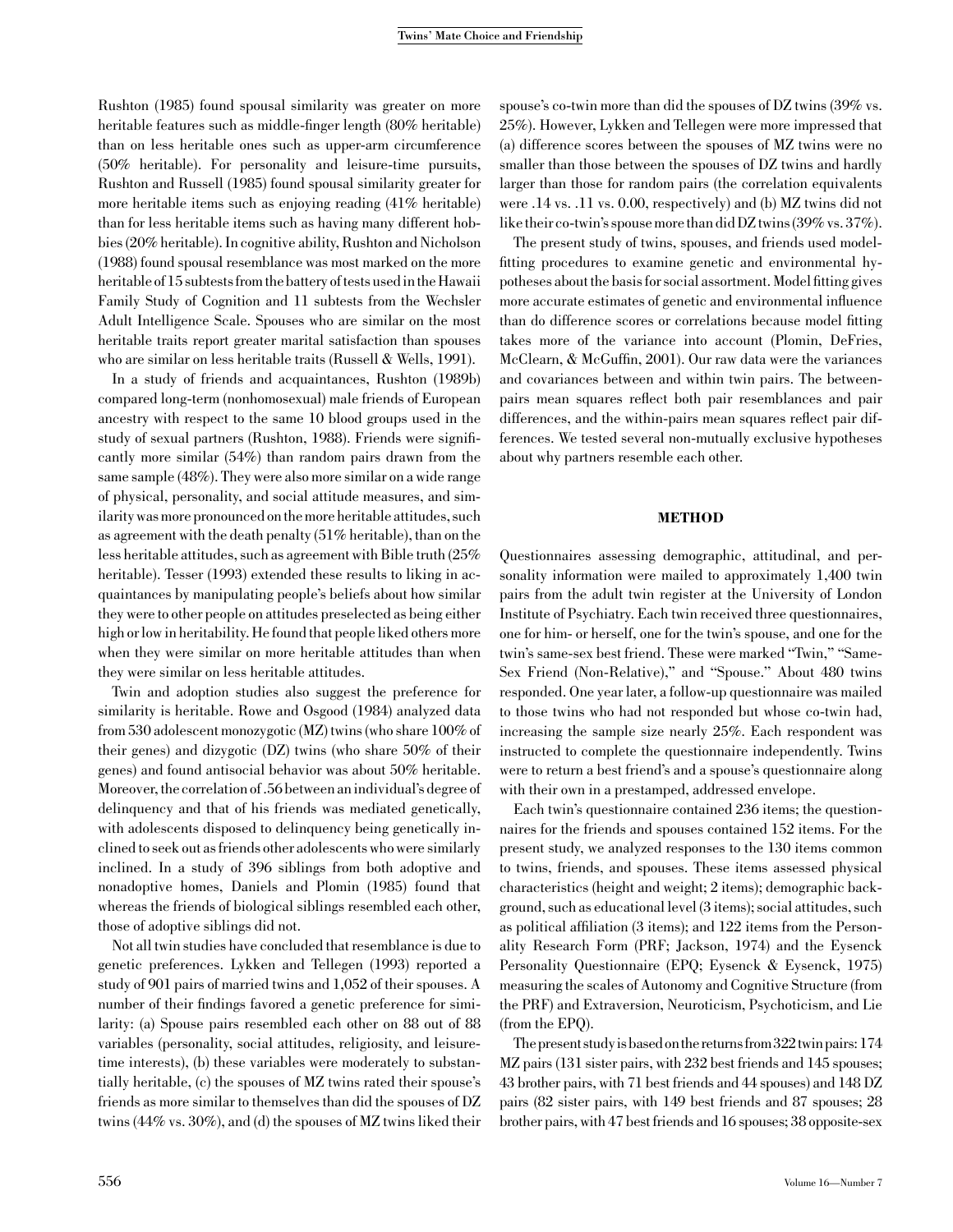pairs, with 64 best friends and 30 spouses). The returns were complete for both friends in 140 pairs of MZ twins and 118 pairs of DZ twins, and for both spouses in 73 pairs of MZ twins and 50 pairs of DZ twins. The return rate, degree of greater response from women than men and from MZ twins than DZ twins, and representativeness of the general population are comparable to what has been found in previous studies with this register and other volunteer twin samples (Rushton, Fulker, Neale, Nias, & Eysenck, 1986).

#### RESULTS

Missing data (less than 2% of the items) were replaced using the sex-specific item mode for the entire sample comprising all twins, spouses, and friends combined  $(N = 1,529)$ . Respondents' ages ranged from 18 to 75 years, with a mean of 32 years. Respondents came from mostly middle- and upper-middle-class family backgrounds, had some postsecondary education, and enjoyed an above-average level of income and residence. The means, standard deviations, and internal consistencies of the personality scales (Cronbach's  $\alpha$ ) were similar to those in previously published studies with this register (mean  $\alpha$  across all items = .73). For 488 of the twins, 8-year test-retest correlations on the four EPQ scales ranged from .51 to .71 ( $p_s < .01$ ).

Table 1 reports the similarity correlations on 14 variables for the MZ twins  $(r = .53)$  and DZ twins  $(r = .32)$ , including opposite-sex pairs and after adjusting for the effects of age and sex. The simplest hypothesis about partner selection is that partners will be similar. Our results are consistent with the literature in that the age- and sex-adjusted correlations for all 322 spousespouse pairs  $(r = .32)$ , 563 friend-friend pairs  $(r = .20)$ , and 290 spouse-friend pairs  $(r = .31)$  were higher for sociodemographic and social attitude variables (mean  $r$  across all relationships  $=$ 

.38) than for personality variables (mean  $r = .17$ ). The mean level of similarity in friends was significantly higher than zero and significantly lower than the mean level of similarity in spouses or in DZ twins (ps < .05). The MZ and DZ twins did not differ in how similar they were to their respective partners. Also shown in Table 1 are simple heritabilities calculated by doubling the difference between the MZ and DZ twins. These values are typical of those reported in the literature (Bouchard & Loehlin, 2001; Plomin et al., 2001).

To test whether social assortment is a heritable tendency, we compared the MZ and DZ twins for the following cross-twin similarities: Twin 1 and Twin 2's spouse, Twin 1 and Twin 2's friend, Twin 1's spouse and Twin 2's spouse, Twin 1's friend and Twin 2's friend, and Twin 1's spouse and Twin 2's friend. These relationships were all higher for the MZ than for the DZ twins (rs  $= .17$  vs.  $.09, .23$  vs.  $.17, .23$  vs.  $.14, .22$  vs.  $.18,$  and  $.17$  vs.  $.08,$ respectively), giving simple heritabilities of 16, 12, 18, 8, and 18%. Because the MZ and DZ cross-twin multivariate genetic analysis was limited by the phenotypic correlation of .32 for spouses and .20 for friends (mean  $r = .26$ ), the bivariate heritability averaged 31% in spouses and 21% in friends.

We also used structural equation models to test genetic and environmental hypotheses with the 14 variables taken together as a latent trait of similarity. Models were fit to the age- and sex-corrected variance-covariance matrices using the computer program AMOS 4.01 (Arbuckle, 1999). We partitioned the total phenotypic variance into three sources:  $V(A)$ , additive genetic effects;  $V(CE)$ , the common environment shared by a pair of twins, also known as the between-families environmental variance; and V(E), the unique, nonshared environment, or that portion of the environment that is specific to each twin in a pair. By definition, MZ twins have a coefficient of relatedness of 1.00 and DZ twins of .50.

| TABLE |  |
|-------|--|
|-------|--|

Similarity Correlations (and Heritabilities) for Twin Pairs, Spouses, and Friends

|                     | Correlations                               |                                          |                                         |                                  |                        |  |  |
|---------------------|--------------------------------------------|------------------------------------------|-----------------------------------------|----------------------------------|------------------------|--|--|
| Variable            | Monozygotic<br>twins $(174 \text{ pairs})$ | Dizygotic<br>twins $(148 \text{ pairs})$ | <b>Spouses</b><br>$(322 \text{ pairs})$ | Friends<br>$(563 \text{ pairs})$ | Heritability<br>$(\%)$ |  |  |
| Height              | .89                                        | .52                                      | .21                                     | .04                              | 74                     |  |  |
| Weight              | .80                                        | .49                                      | .25                                     | .08                              | 62                     |  |  |
| Education           | .79                                        | .69                                      | .55                                     | .56                              | 20                     |  |  |
| Occupation          | .23                                        | .24                                      | .74                                     | .21                              | $\overline{0}$         |  |  |
| Income              | .11                                        | $.18\,$                                  | .43                                     | .17                              | $\overline{0}$         |  |  |
| Political views     | .58                                        | .34                                      | .60                                     | .36                              | 48                     |  |  |
| Altruism            | .38                                        | .30                                      | .22                                     | .16                              | 16                     |  |  |
| Religion            | .51                                        | .42                                      | .41                                     | .20                              | 18                     |  |  |
| Extraversion        | .51                                        | $.18\,$                                  | .06                                     | .10                              | 66                     |  |  |
| Psychoticism        | .50                                        | .26                                      | .25                                     | .15                              | 48                     |  |  |
| Neuroticism         | .56                                        | .11                                      | .01                                     | .09                              | 90                     |  |  |
| Lies                | .53                                        | .16                                      | .24                                     | .19                              | 74                     |  |  |
| Cognitive structure | .58                                        | .33                                      | .29                                     | .32                              | 50                     |  |  |
| Autonomy            | .43                                        | .33                                      | .15                                     | .17                              | 20                     |  |  |
| Average             | .53                                        | .32                                      | .32                                     | .20                              | 42                     |  |  |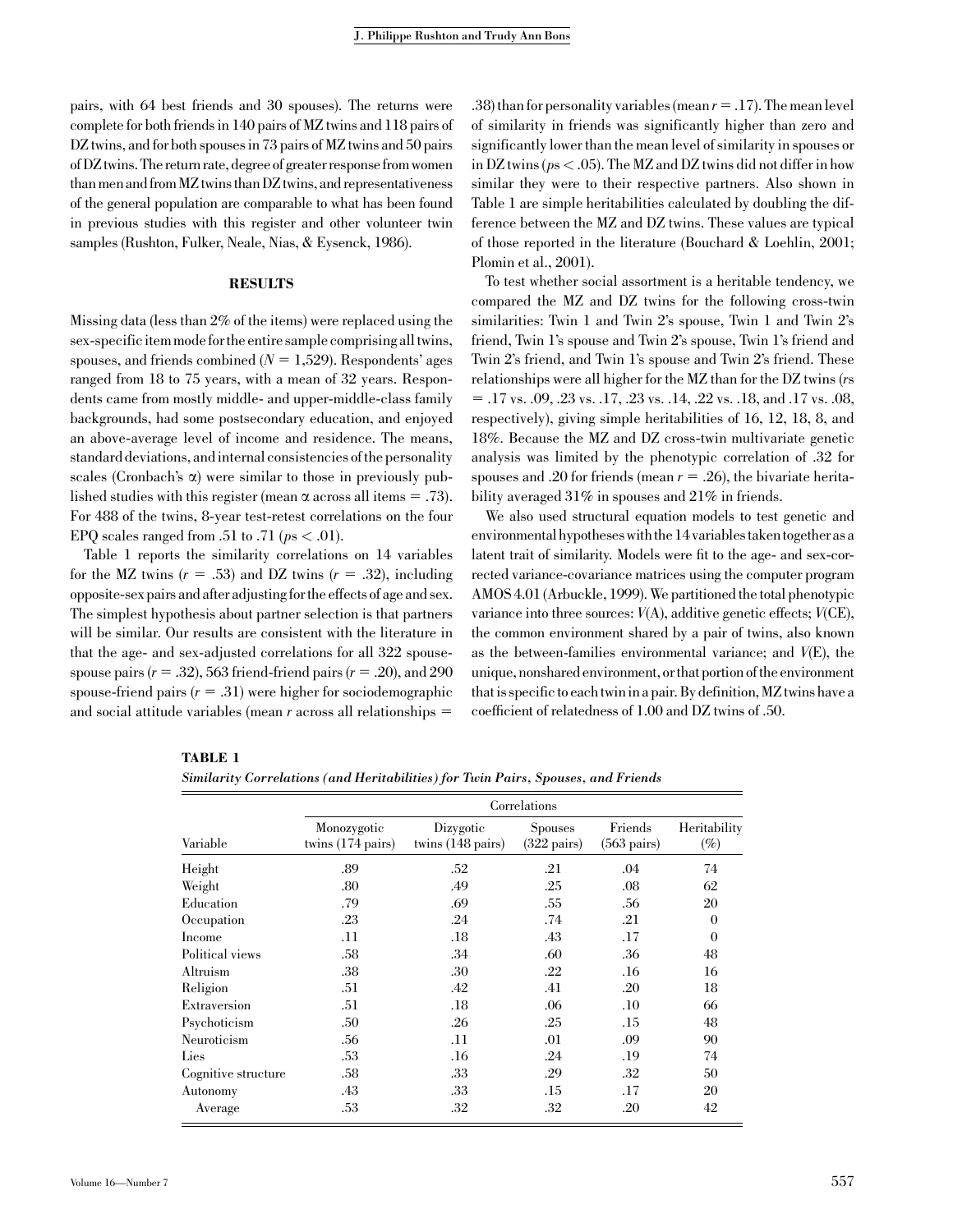| Comparison                 | Number<br>of pairs | Parameter estimate $(\% )$                   |                                                 |                                                   | Chi-square goodness of fit |                      |                      |                       |
|----------------------------|--------------------|----------------------------------------------|-------------------------------------------------|---------------------------------------------------|----------------------------|----------------------|----------------------|-----------------------|
|                            |                    | Additive<br>genetic<br>$\text{effects } (A)$ | Common<br>environmental<br>$\text{effects}$ (C) | Specific<br>environmental<br>$\text{effects}$ (E) | ACE model<br>$(df = 3)$    | AE model<br>$(df=4)$ | CE model<br>$(df=4)$ | E model<br>$(df = 5)$ |
| Twin 1 and Twin 2's spouse | 322                | 13                                           | ⇁                                               | 80                                                | $40.89*$                   | 41.02                | 41.25                | 51.23                 |
| Twin 1 and Twin 2's friend | 563                | 30                                           | $\mathbf{0}$                                    | 70                                                | 98.16*                     | 98.16*               | 105.23               | 129.49                |
| Twin 1's spouse and        |                    |                                              |                                                 |                                                   |                            |                      |                      |                       |
| Twin 2's spouse            | 123                | 29                                           | 28                                              | 43                                                | $3.3*$                     | 4.6                  | $5.3*$               | 13.2                  |
| Twin 1's friend and        |                    |                                              |                                                 |                                                   |                            |                      |                      |                       |
| Twin 2's friend            | 258                | 35                                           | $\Omega$                                        | 65                                                | $2.7*$                     | $2.7*$               | 8.0                  | 22.5                  |
| Twin 1's spouse and        |                    |                                              |                                                 |                                                   |                            |                      |                      |                       |
| Twin 2's friend            | 290                | 17                                           | 9                                               | 74                                                | $40.2*$                    | 43.6                 | $40.2*$              | 66.70                 |

#### TABLE 2 Model-Fitting Results for the 14 Measures in Table 1

\*Best-fitting model determined by  $\Delta \chi^2$  (difference) test,  $p < .05$ .

Table 2 shows the results of the model-fitting analyses. For the comparisonsof Twin1 andTwin2's spouseandTwin1 andTwin2's friend, we found that between 13 and 30% of the variance was due to additive genetic variance, less than  $10\%$  was due to the common environment, and 70 to 80% was due to each twin's specific environment.We found similarresultsforthespouse-spouse, friendfriend, and spouse-friend comparisons—that is, 17 to 35% of the variance was due to genetic effects, 10 to 30% to common environment, and 40 to 75% to chance effects. Correcting for unreliability by dividing the A and C components by Cronbach's alpha gave the following values for all relationships combined:  $A =$  $34\%, C = 12\%,$  and  $E = 54\%$ . Because the ACE and AE models gave better fits than those without the A component, we concluded that some of the variance was due to genetic influence. Similarly, because the ACE and CE models gave better fits than those without the C component, we concluded that some of the variance was due to common environmental influences. We also tested a nonadditive (genetic dominance) model, but it did not provide a better fit than the additive (nondominance model).

To explore further whether the preference for similarity in social partners is genetically influenced, we examined whether the assortment was more pronounced on the more heritable than on the less heritable of the 130 items. We calculated the simple heritabilities for all items making up the traits in Table 1 (following Neale, Rushton, & Fulker, 1986). Both spouse-spouse  $(r = .17, p < .05)$  and friend-friend  $(r = .20, p < .05)$  similarities were greater on more heritable items, such as ''being a talkative person'' (50% heritable), than on less heritable items, such as ''having many different hobbies'' (20% heritable). When we aggregated over both partners combined (friends and spouses), the value of r was  $.22, p < .01$ .

#### DISCUSSION

The present study first replicated the well-established finding that MZ twins (who share 100% of their genes) are nearly twice as

similar in personality and social attitudes as DZ twins (who share 50% of their genes; see Table 1). This result suggests at least moderate heritability for these characteristics. The study also replicated the finding that spouses and best friends resemble each other on these traits. The resemblance of spouses and friends apparently falls between the resemblances of full-siblings (e.g., DZ twins, as in Table 1) and half-siblings (who would show approximately half the degree of resemblance found for DZ twins). The magnitude of these spousal and friendship correlations is higher than a previous estimate of the resemblance between spouses and friends, which was on the order of the correlations between cousins and half-cousins (based on studies of assortative mating in animals; Rushton, 1989a).

The present study also found that the friends and spouses of MZ twins were more similar to each other than were those of DZ twins. MZ twins chose partners more similar to those of their co-twins than did DZ twins. Both correlational and model-fitting analyses showed that at least 10 to 30% of the variance in partner choice is due to genetic factors, at least 10% is due to shared environmental factors, and the remaining 60% is due to unique or chance environmental events. Correcting the figures for measurement error raised the genetic contribution to 34% and the common environmental component to 12% and reduced the chance factors to 54%. The genetic contribution to social assortment may not be surprising given that MZ twins are more similar than DZ twins in almost every preference that has been investigated, including choice of wardrobe, job, and vacation (Bouchard & Loehlin, 2001; Lykken & Tellegen, 1993). From arrays of possible alternatives, people seek those compatible with their genotypes (Scarr, 1996). People prefer their own kind—extraverts favor extraverts; traditionalists, traditionalists. That partner similarity is most pronounced on the more heritable of items from homogeneous arrays suggests that the preference is finely tuned.

Genetic similarity theory providesan evolutionary explanation of why people resemble their friends and spouses. This extension of Hamilton's (1964) inclusive fitness theory goes beyond the kin